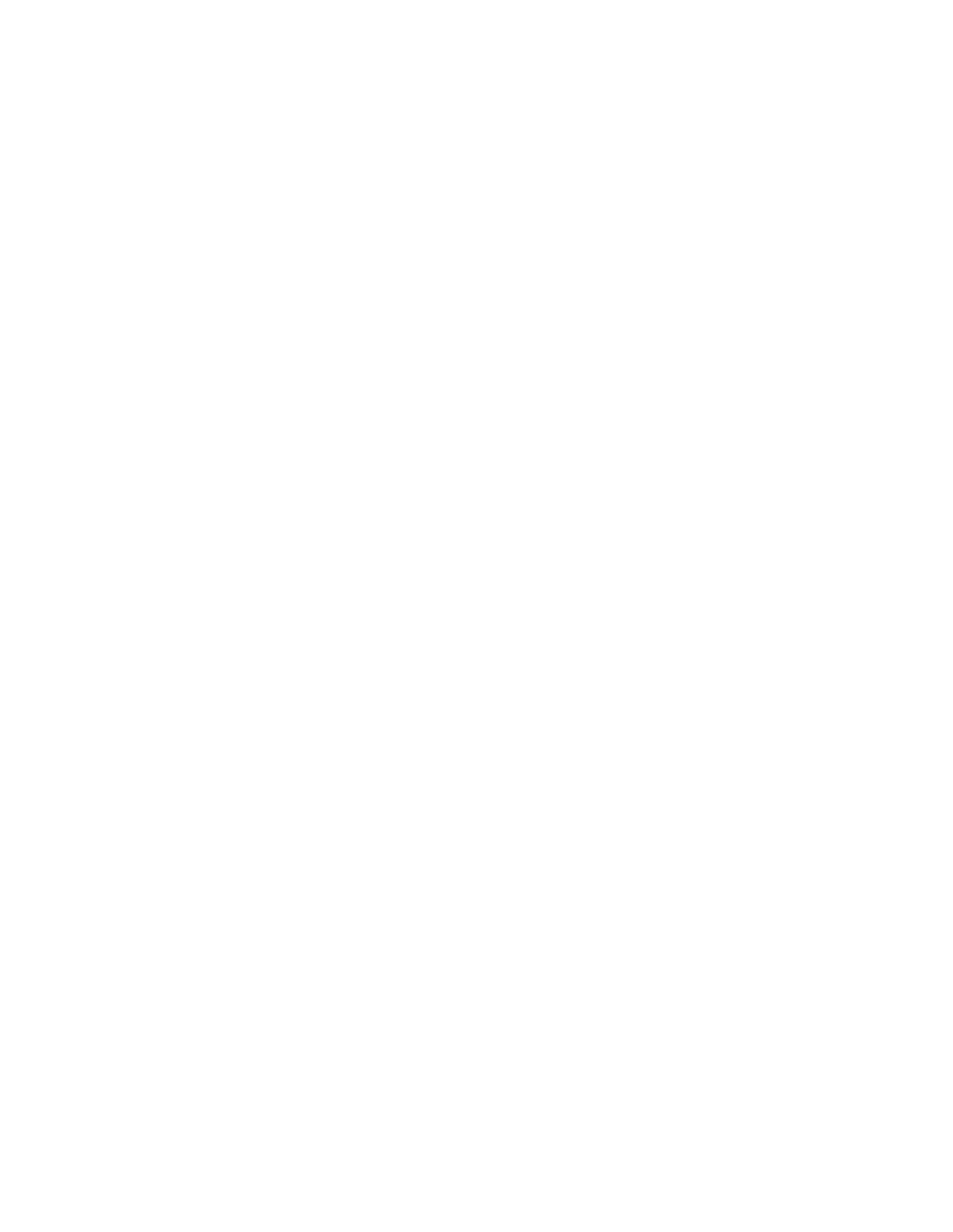Network Working Group 3. 2008 3. Postel Request for Comments: 678 (SRI-ARC)<br>NIC: 31524 1974 (SRI-ARC)

19 December 1974

Standard File Formats

# Introduction

 In an attempt to provide online documents to the network community we have had many problems with the physical format of the final documents. Much of this difficulty lies in the fact that we do not have control or even knowledge of all the processing steps or devices that act on the document file. A large part of the difficulty in the past has been due to some assumptions we made about the rest of the world being approximately like our own environment. We now see that the problems are due to differing assumptions and treatment of files to be printed as documents. We therefore propose to define certain standard formats for files and describe the expected final form for printed copies of such files.

 These standard formats are not additional File Transfer Protocol data types/modes/structures, but rather usage descriptions between the originator and ultimate receiver of the file. It may be useful or even necessary at some hosts to construct programs that convert files between common local formats and the standard formats specified here.

 The intent is that the author of a document may prepare his/her text and store it in an online file, then advertise that file by name and format (as specified here), such that interested individuals may copy and print the file with full understanding of the characteristics of the format controls and the logical page size.

# Standardization Elements

 The elements or aspects of a file to be standardized are the character or code set used, the format control procedures, the area of the page to be used for text, and the method to describe overstruck or underlined characters.

 The area of the page to be used for text can be confusing to discuss, in an attempt to be clear we define a physical page and a logical page. Please note that the main emphasis of this note is to describe the standard formats in terms of the logical page, and that it is up to each site to map the logical page onto the physical page of each of their devices.

- 1 -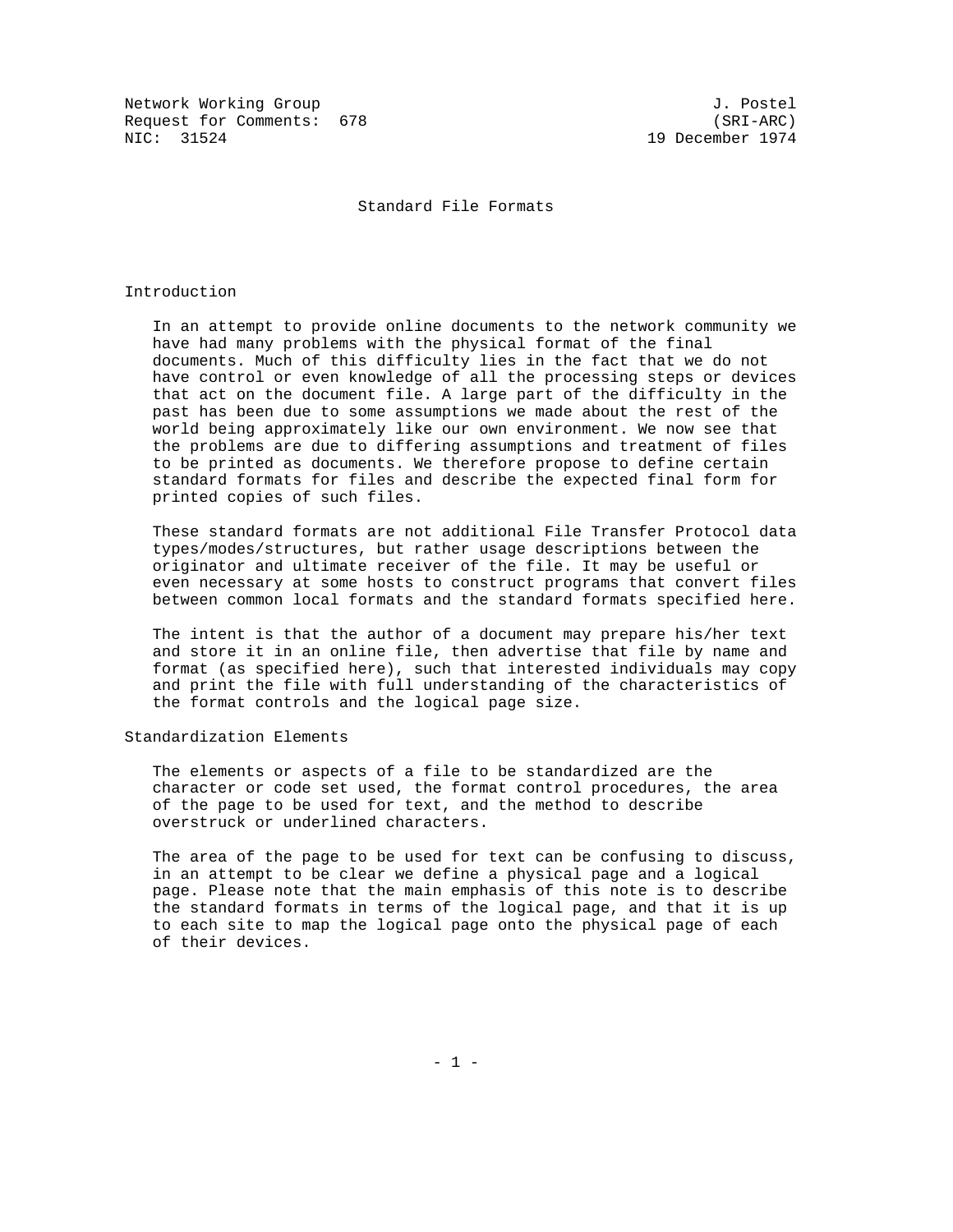Physical Page

 The physical page is the medium that carries the text, the height and width of its area are measured in inches.

 The typical physical page is a piece of paper eleven inches high and eight and one half inches wide.

 Typical print density is 10 characters per inch horizontally and 6 characters per inch vertically. This results in the typical physical page having a maximum capacity of 66 lines and 85 characters per line. It is often the case that printing devices limit the area of the physical page by enforcing margins.

Logical Page

 The logical page is the area that can contain text, the height of this area is measured in lines and the width is measured in characters.

 A typical logical page is 60 lines high and 72 characters wide.

Code Set

 The character encoding will be the network standard Network Virtual Terminal (NVT) code as used in Telnet and File Transfer protocols, that is ASCII in an eight bit byte with the high order bit zero.

Format Control

The format will be controlled by the ASCII format effectors:

Form Feed <FF>

 Moves the printer to the top of the next logical page keeping the same horizontal position.

Carriage Return <CR>

 Moves the printer to the left edge of the logical page remaining on current line.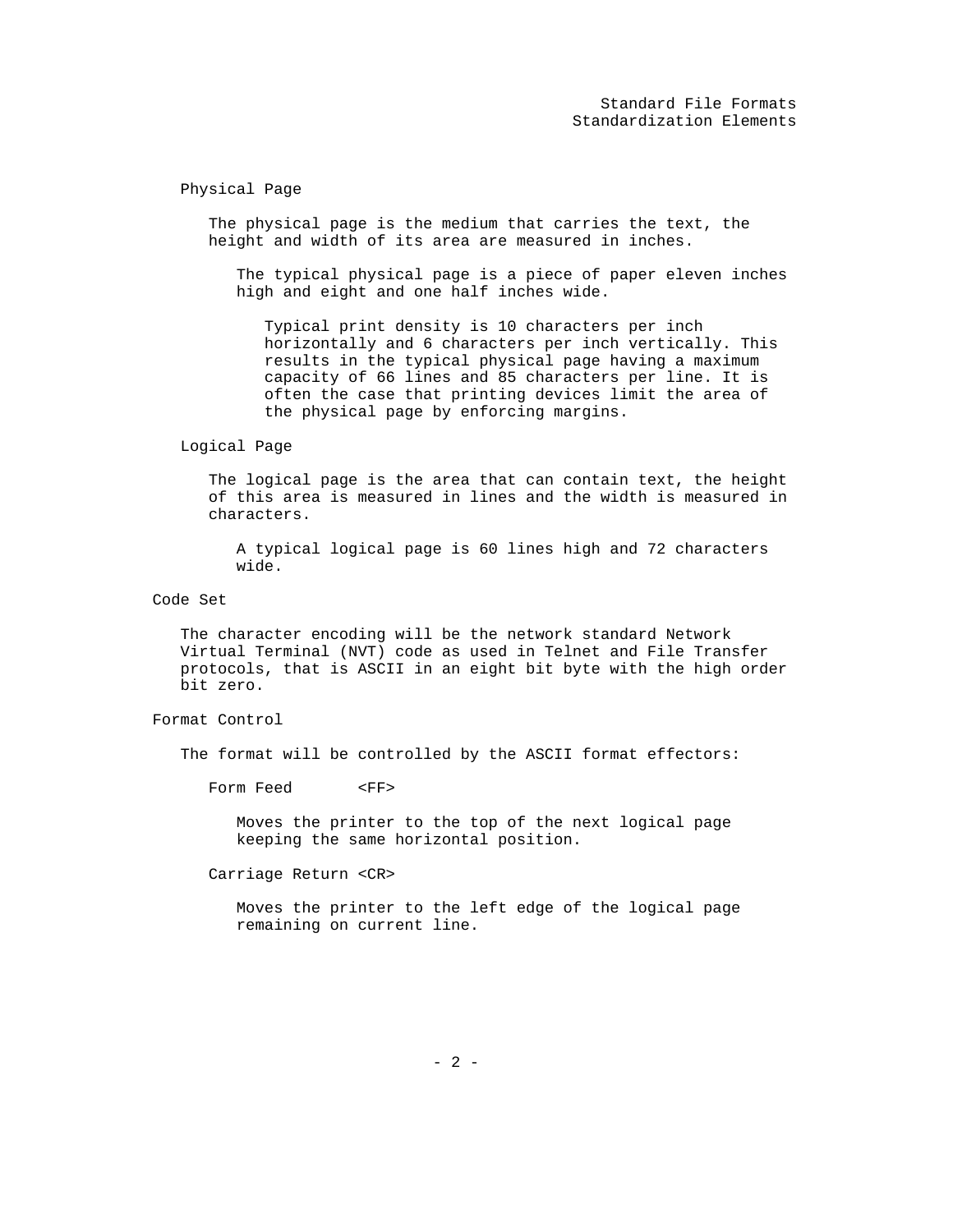Line Feed <LF>

 Moves the printer to the next print line, keeping the same horizontal position.

Horizontal Tab <HT>

Moves the printer to the next horizontal tab stop.

 The conventional stops for horizontal tabs are every eight characters, that is character positions 9, 17, 25, ... within the logical page.

 Note that it is difficult to enforce these conventions and it is therefore recommended that horizontal tabs not be used in document files.

Vertical Tab <VT>

Moves the printer to the next vertical tab stop.

 The conventional stops for vertical tabs are every eight lines starting at the first printing line on each logical page, that is lines 1, 9, 17, ... within the logical page.

 Note that it is difficult to enforce these conventions and it is therefore recommended that vertical tabs not be used in document files.

Back Space <BS>

 Moves the printer one character position toward the left edge of the logical page.

 Not all these effectors will be used in all format standards, any effectors which are not used in a format standard are ignored.

Page Length

 The logical page length will be specified in terms of a number of lines of text.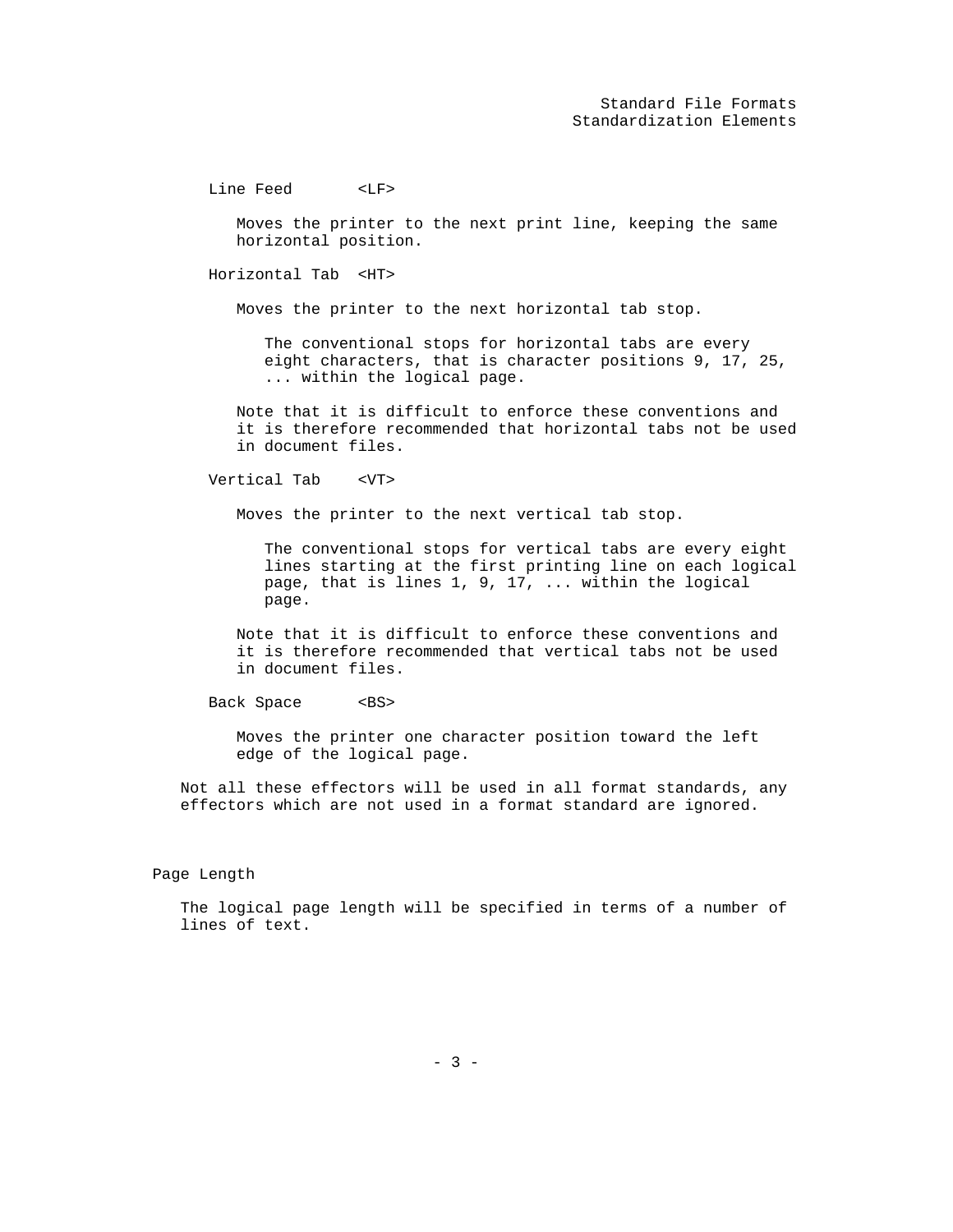# Page Width

 The logical page width will be specified as a number of characters.

# Overstriking

 Overstriking (note that underlining is a subset of overstriking) may be specified to be done in one or both of the following ways, or not at all:

By Line

 The composite line is made up of text segments each terminated by the sequence <CR><NUL> except that the final segment is terminated by the sequence <CR><LF>.

By Character

 Each character to be overstruck is to be immediately followed by a <BS> and the overstrike character.

End of Line

 The end of line convention is the Telnet end of line convention which is the sequence <CR><LF>. It is recommended that use of <CR> and <LF> be avoided in other than the end of line context.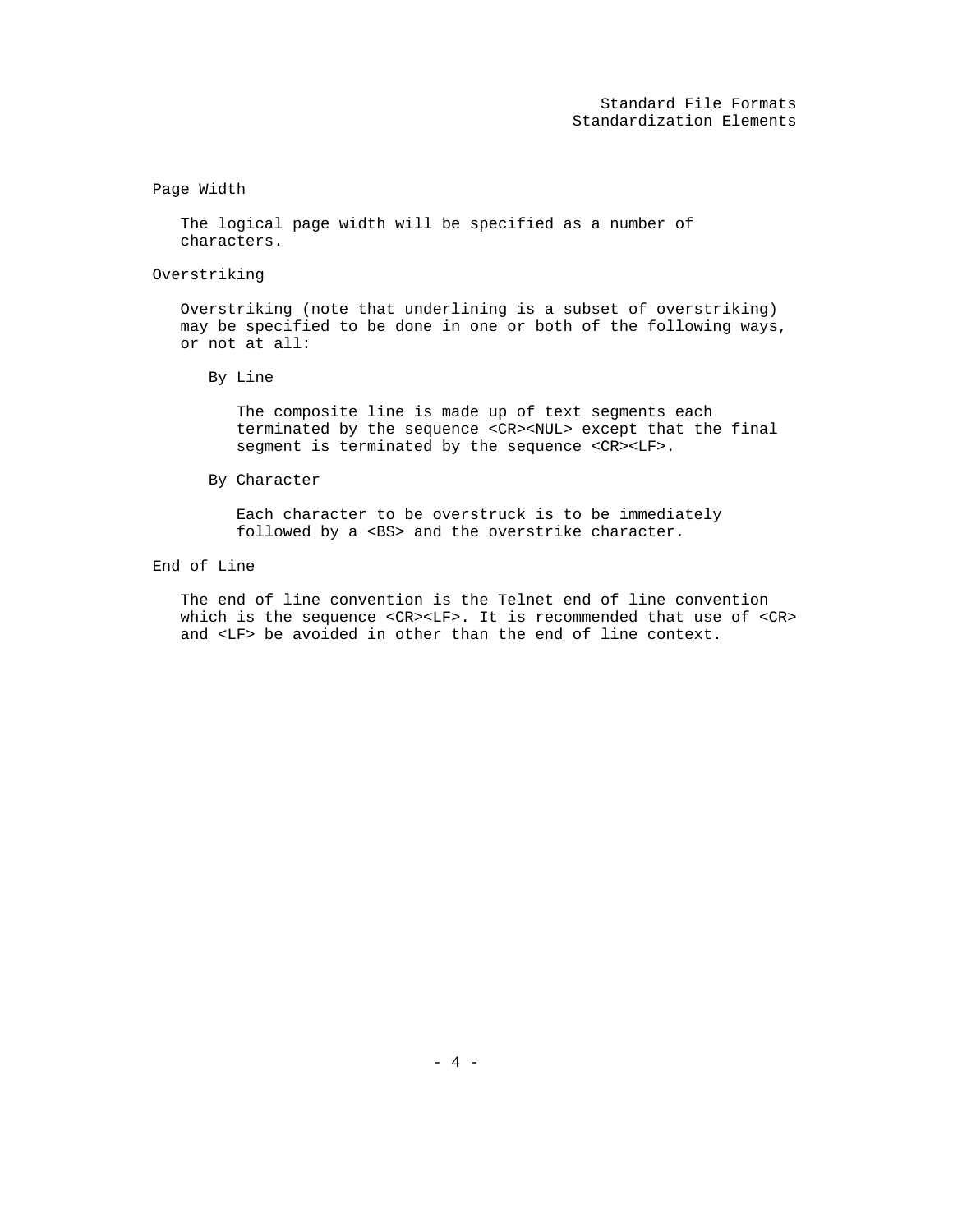Standard File Formats Standard Formats

Standard Formats

Format 1 [Basic Document]

 This format is designed to be used for documents to be printed on line printers, which normally have 66 lines to a physical page, but often have forced top and bottom margins of 3 lines each.

```
 Active Format Effectors
  \langleFF>, \langleCR>, \langleLF>.
Page Length
   60 lines.
Page Width
   72 Characters.
Overstriking
   By Line.
```
Format 2 [Terminal]

 This format is designed to be used with hard copy terminals, which in the normal case have 66 lines to a physical page. It is expected that there are no top or bottom margins enforced by the terminal or its local system, thus any margins around the physical page break must come from the file.

```
 Active Format Effectors
      \langle \text{FF} \rangle \; , \; \; \langle \text{CR} \rangle \; , \; \; \langle \text{LF} \rangle \; , \; \; \langle \text{HT} \rangle \; , \; \; \langle \text{VT} \rangle \; , \; \; \langle \text{BS} \rangle \; . Page Length
       66 lines.
Page Width
       72 Characters.
Overstriking
       By Character.
```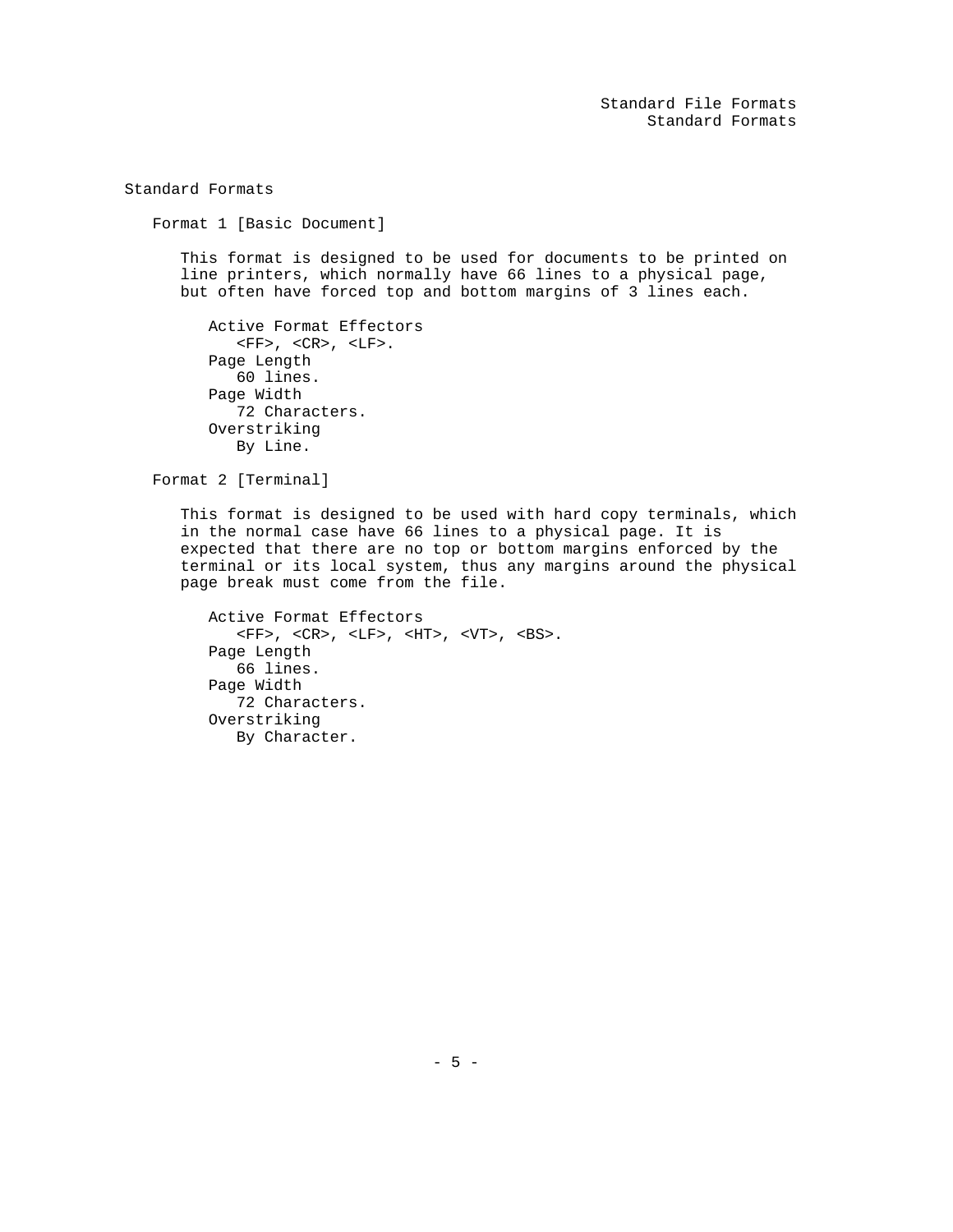Standard File Formats Standard Formats

Format 3 [Line Printer]

 This format is designed to be used with full width (11 by 14 inch paper) line printer output.

 Active Format Effectors  $\textrm{<}\mathrm{FF}$  ,  $\textrm{<}\mathrm{CR}$  ,  $\textrm{<}\mathrm{LF}$  . Page Length 60 lines. Page Width 132 Characters. Overstriking None.

Format 4 [Card Image]

 This format is designed to be used for simulated card input. The page width is 80 characters, each card image is followed by <CR><LF>, thus each card is represented by between 2 and 82 characters in the file. Note that the trailing spaces of a card image need not be present in the file, and that the early occurence of the <CR><LF> sequence indicates that the remainder of the card image is to contain space characters.

```
 Active Format Effectors
  <CR>, <LF>.
Page Length
   Infinite.
Page Width
   80 Characters.
Overstriking
   None.
```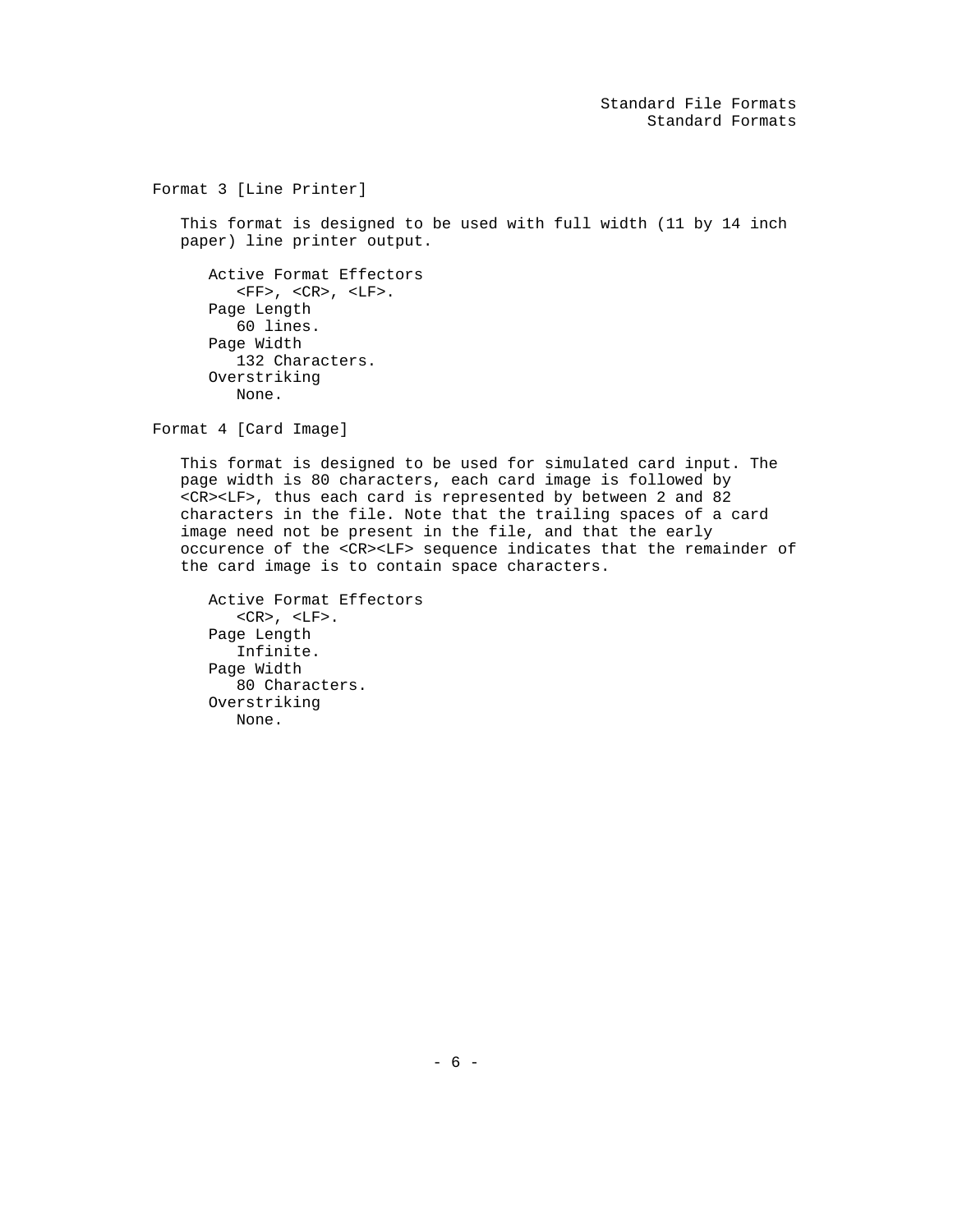Format 5 [Center Document]

 This format is intended for use with documents to be printed on line printers which normally have 66 lines to the physical page but enforce top and bottom margins of 3 lines each. The text is expected to be centered on the paper. If the horizontal printing density is 10 characters per inch and the paper is 8 and 1/2 inches wide then there will be a one inch margin on each side.

```
 Active Format Effectors
   \langle FF> , \langle CR> , \langle LF> . \rangle Page Length
   60 Lines.
Page Width
   65 Characters.
Overstriking
   By Line.
```
Format 6 [Bound Document]

 This format is intended for use with documents to be printed on line printers which normally have 66 lines to the physical page but enforce top and bottom margins of 3 lines each. If the horizontal printing density is 10 characters per inch and the paper is 8 and 1/2 inches wide then the text should be positioned such that there is a 1 and 1/2 inch left margin and a one inch right margin.

```
 Active Format Effectors
   \langle \text{FF} \rangle, \langle \text{CR} \rangle, \langle \text{LF} \rangle.
Page Length
    60 Lines.
Page Width
    60 Characters.
Overstriking
    By Line.
```